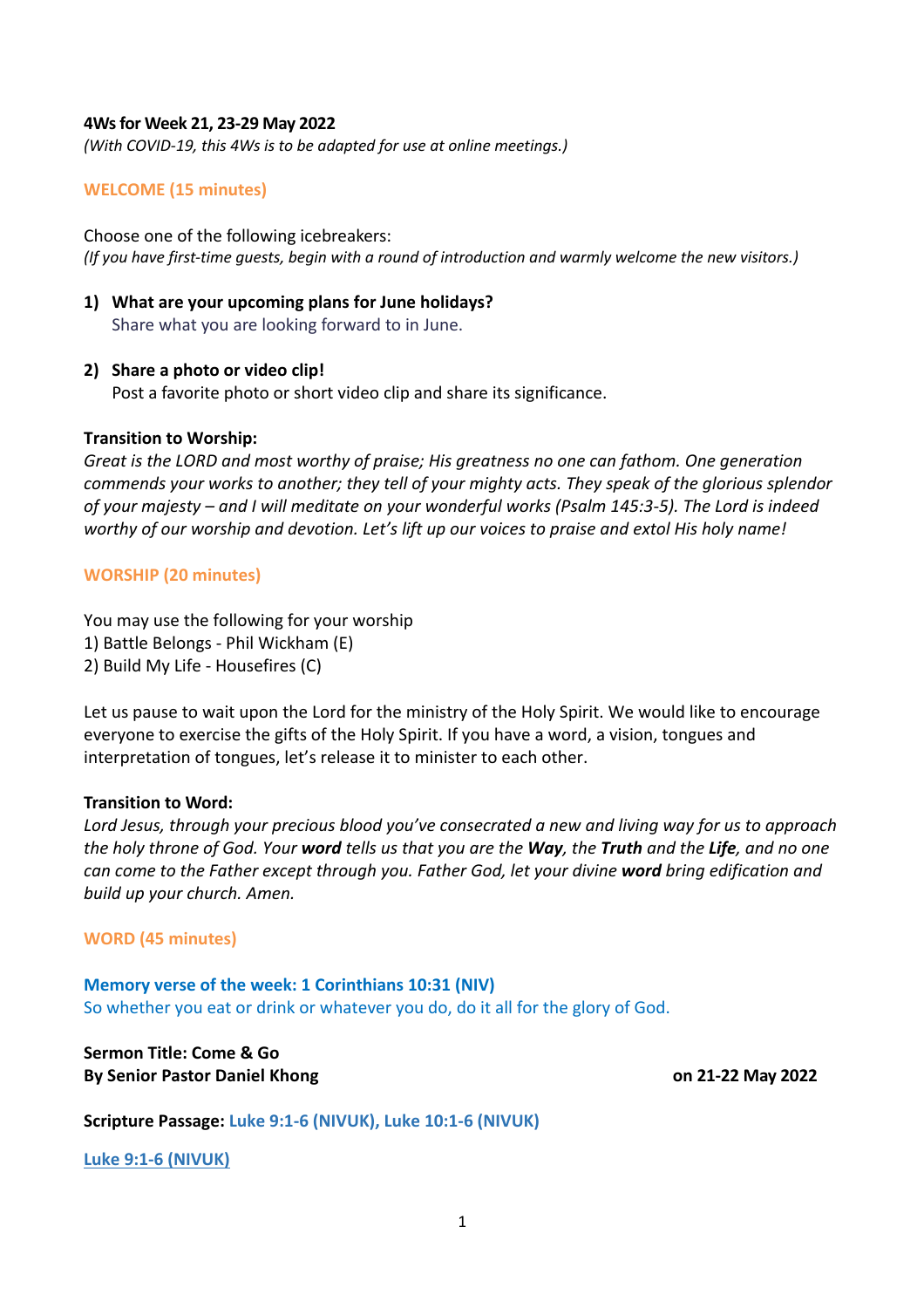When Jesus had called the Twelve together, he gave them power and authority to drive out all demons and to cure diseases, **<sup>2</sup>** and he sent them out to proclaim the kingdom of God and to heal those who were ill. **<sup>3</sup>**He told them: 'Take nothing for the journey – no staff, no bag, no bread, no money, no extra shirt. **<sup>4</sup>** Whatever house you enter, stay there until you leave that town. **<sup>5</sup>** If people do not welcome you, leave their town and shake the dust off your feet as a testimony against them.' **<sup>6</sup>** So they set out and went from village to village, proclaiming the good news and healing people everywhere.

## **Luke 10:1-6 (NIVUK)**

After this the Lord appointed seventy-two others and sent them two by two ahead of him to every town and place where he was about to go. **<sup>2</sup>**He told them, 'The harvest is plentiful, but the workers are few. Ask the Lord of the harvest, therefore, to send out workers into his harvest field. **<sup>3</sup>**Go! I am sending you out like lambs among wolves. **<sup>4</sup>** Do not take a purse or bag or sandals; and do not greet anyone on the road. **<sup>5</sup>** 'When you enter a house, first say, "Peace to this house." **<sup>6</sup>** If someone who promotes peace is there, your peace will rest on them; if not, it will return to you.

### **Introduction**

The previous week, SP Daniel shared on the significance of gathering together for Church, and that it's an important expression of our commitment to one another and to God. Last weekend, he continued on the same thought, and entitled his sermon "**Come and Go**".

The Church needs to come and be gathered together as a collective body but also to go and be scattered beyond its four walls to share the Gospel. This is because the Church has **both** a "**Come**" mandate **and** a "**Go**" mandate from God. It's a both/and, instead of an either/or command from God to His church. The Church is meant to be both gathered and scattered. In Luke chapters 9 and 10, we see that the Gathered Church is able to do what the Scattered Church is unable to, and the Scattered Church is able to do what the gathered church is unable to do.

Why does the Church need to also be scattered? Two key truths:

- The Church can fulfill her **Entrusted Responsibility**
- The Gospel can be **Experienced Personally**

## **Discovery and Understanding Questions:**

## **Q1. Why does the church needs to go out and be scattered?**

**A1.** God has given the church **both** a "Come" **and** "Go" mandate. It would be incomplete if the church only gathers together and not go out beyond her walls to fulfil the great commission in preaching the Gospel to the ends of the earth (Acts 1:8, Luke 10:2-3). When Jesus send out his Twelve on their first mission, He gave them power and authority (Luke 9:1-2). Jesus entrusted the Church with the responsibility to share the Good News, to drive out demons, to cure diseases, to proclaim the kingdom of God and to heal those who were ill.

## **Acts 1:8 (NIVUK)**

But you will receive power when the Holy Spirit comes on you; and you will be my witnesses in Jerusalem, and in all Judea and Samaria, and **to the ends of the earth**.

**Luke 10:2-3 (NIVUK)**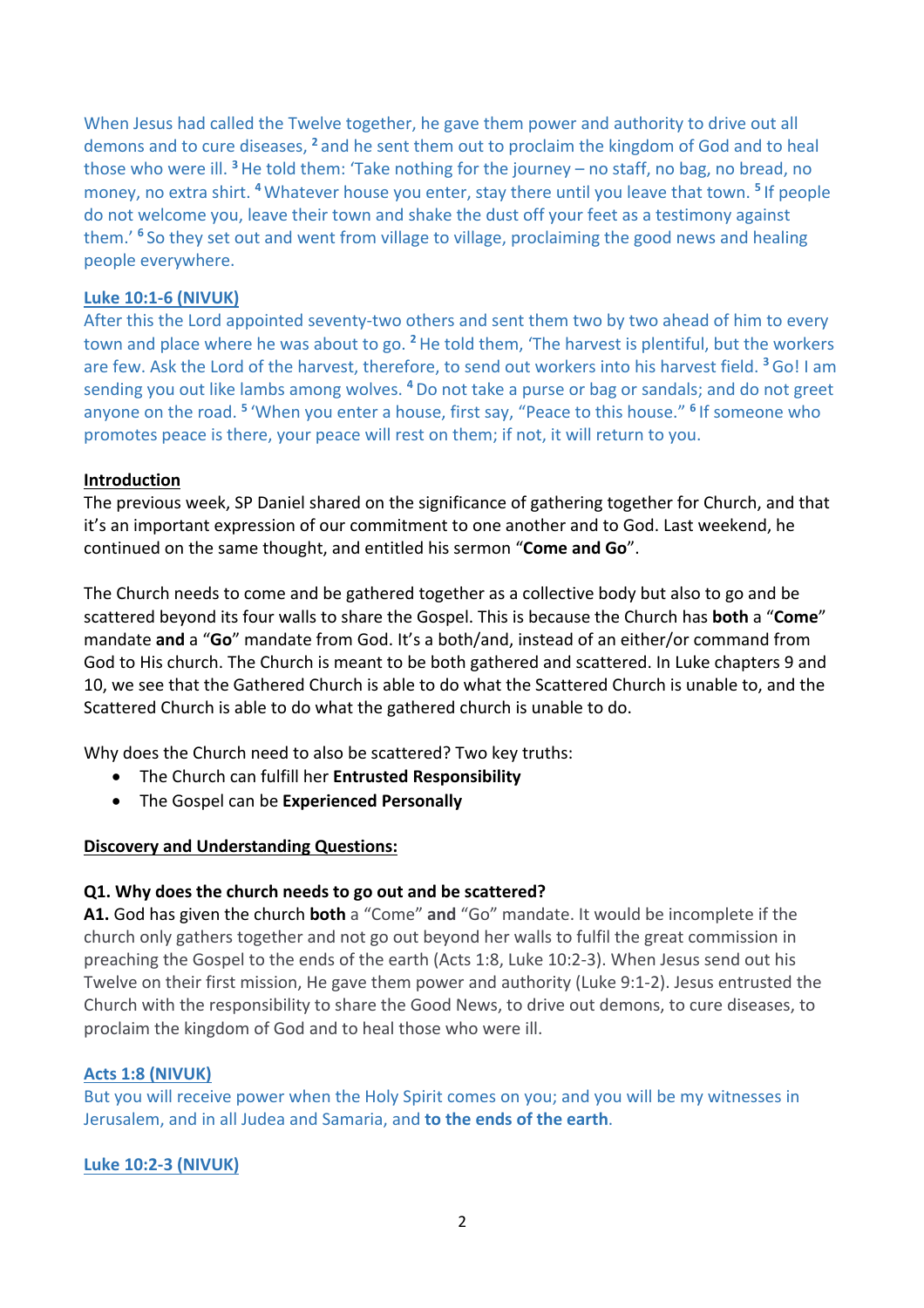**<sup>2</sup>** He told them, 'The harvest is plentiful, but the workers are few. Ask the Lord of the harvest, therefore, to **send out** workers into his harvest field. **<sup>3</sup> Go!** I am sending you out like lambs among wolves.

### **Luke 9:1-2 (NIVUK)**

When Jesus had called the Twelve together, he gave them **power** and **authority** to drive out all demons and to cure diseases, **<sup>2</sup>** and he sent them out to proclaim the kingdom of God and to heal those who were ill.

## **Matthew 28:18-20 (NIVUK)**

**<sup>18</sup>** Then Jesus came to them and said, 'All authority in heaven and on earth has been given to me. **<sup>19</sup>** Therefore **go** and make disciples of all nations, baptising them in the name of the Father and of the Son and of the Holy Spirit, **<sup>20</sup>** and teaching them to obey everything I have commanded you. And surely I am with you always, to the very end of the age.'

## **Q2. What can a scattered Church do that a gathered Church is unable to do?**

**A2.** As a gathered Church, we can experience the gospel as a community. But when we go out as a scattered Church, the community gets to experience the gospel **personally** (Luke 9:4-6, Luke 10:1, 5-8). Experiencing the gospel in a personal way is God's way in reaching out to a people, a home, a village or town. (Matthew 1:23, Deuteronomy 31:6, 1 John 3:16-18, Luke 10:8-9)

## **Luke 9:4-6 (NIVUK)**

**<sup>4</sup>** Whatever **house** you enter, stay there until you leave that **town**. **<sup>5</sup>** If people do not welcome you, leave their town and shake the dust off your feet as a testimony against them.' **<sup>6</sup>** So they set out and went from **village to village**, proclaiming the good news and healing people **everywhere**.

#### **Luke 10:1,5-8 (NIVUK)**

**<sup>1</sup>** After this the Lord appointed seventy-two others and sent them two by two ahead of him to **every town and place** where he was about to go. **<sup>5</sup>** 'When you enter a house, first say, "Peace to this **house**." **<sup>6</sup>** If someone who promotes peace is there, your peace will rest on them; if not, it will return to you. **<sup>7</sup>** Stay **there**, eating and drinking whatever they give you, for the worker deserves his wages. Do not move around from house to house. **<sup>8</sup>** 'When you enter a **town** and are welcomed, eat what is offered to you.

#### **Matthew 1:23 (NIVUK)**

'The virgin will conceive and give birth to a son, and they will call him Immanuel' (which means 'God with us').

#### **Deuteronomy 31:6 (NIVUK)**

Be strong and courageous, for you must go with this people into the land that the LORD swore to their ancestors to give them, and you must divide it among them as their inheritance.

#### **1 John 3:16-18 (NIVUK)**

**<sup>16</sup>** This is how we know what love is: Jesus Christ laid down his life for us. And we ought to lay down our lives for our brothers and sisters. **<sup>17</sup>** If anyone has material possessions and sees a brother or sister in need but has no pity on them, how can the love of God be in that person? **<sup>18</sup>** Dear children, let us not love with words or speech but with actions and in truth.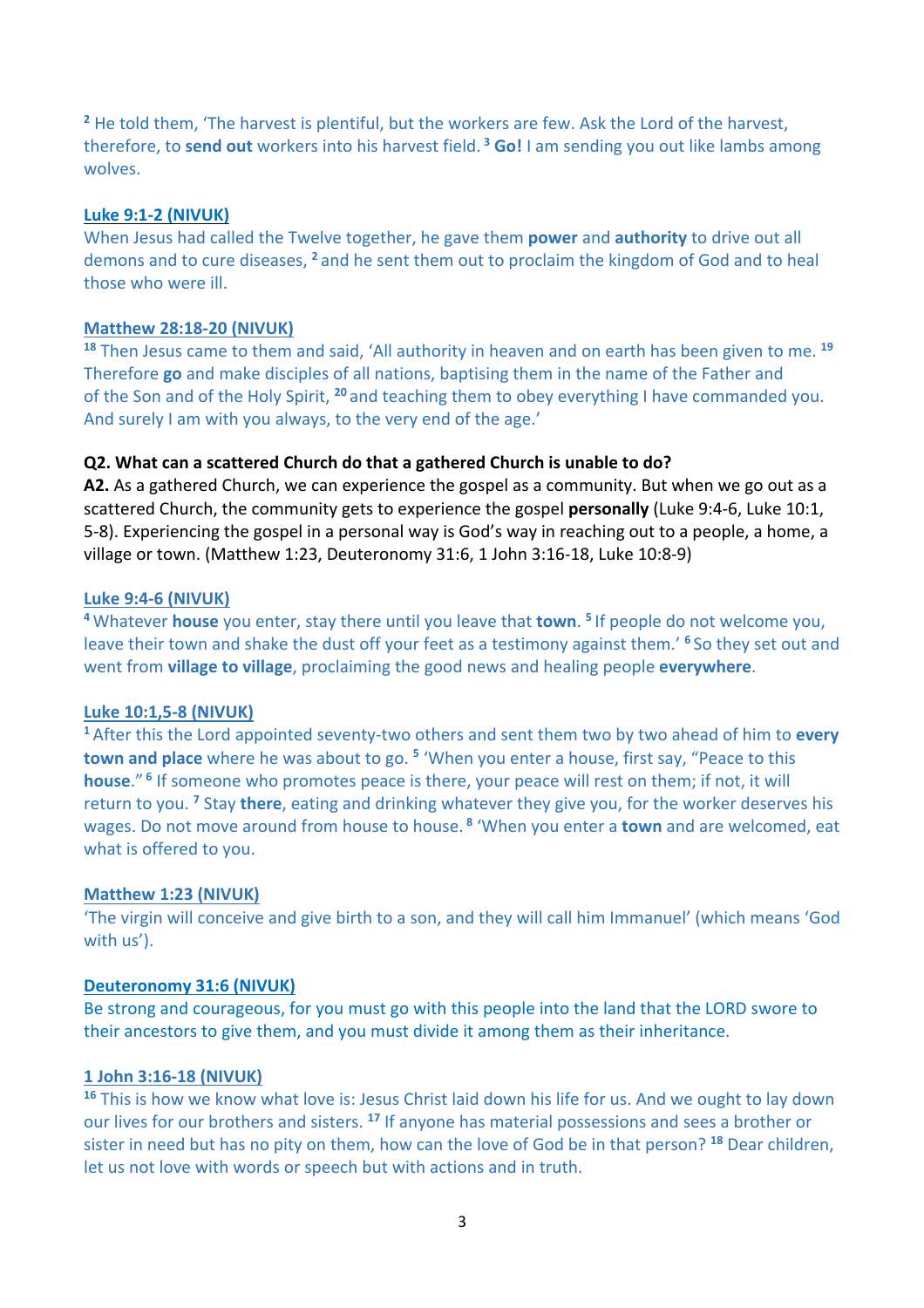## **Luke 10:8-9 (NIVUK)**

**<sup>8</sup>** 'When you enter a town and are welcomed, eat what is offered to you. **<sup>9</sup>** Heal those there who are ill and tell them, "The kingdom of God has come near to you."

## **Application Questions**

Break into smaller groups, share, pray and minister to one another.

**Q1**. What can we do collectively as a cell to fulfil our entrusted responsibility?

**Q2**. What more can you do in going out to those in your community for them to experience the Gospel personally?

## **Transition to Works:**

*"Do not merely listen to the word, and so deceive yourselves. Do what it says. Anyone who listens to the word but does not do what it says is like someone who looks at his face in a mirror and, after looking at himself, goes away and immediately forgets what he looks like." (James 1:22-24) Lord, convict us with your Spirit to be doers of your word and not hearers only. Amen*

## **WORKS (15 minutes)**

## **1. Volunteering in the Church**

Provide an opportunity for each Member to consider, and share an area of ministry that he/she may want to go into. Perhaps as a CG, you may want to decide to go into an area of ministry in the Church. Get Members to go into the FCBC portal to volunteer. If possible, do it together during the Cell time. But be careful that CG Members don't feel pressured to do so.

## **2. Focus on CG Outreach**

The focus of CG meetings is *edification, equipping* and *evangelism*. In each CG meeting, spend some time to encourage your members to do personal outreach right where they are. Give some time each week during the WORKS portion for them to share their outreach efforts. Plan regular (monthly or quarterly CG outreach, either as a whole CG or in separate groups) into your CG roster.

## **3. Pray over the COVID-19 situation**

Consecrate some time each CG meeting to be praying for the situation; and to remain connected with one another.

## **4. Continue to Connect**

# **a) With cell group members**

- 1. Hold your cell members accountable to watch the Livestream Service.
- 2. Stay connected with members via:
	- a. Synchronize prayer times
	- b. Share devotional thoughts through WhatsApp. Encourage your members to share their Quiet Time Reflections in your cell group chat.
	- c. Create a cell group hashtag Post uplifting messages, sermon videos and notes, or even bookmark pretty verse images by leaving these in your cell group hashtag as a comment.